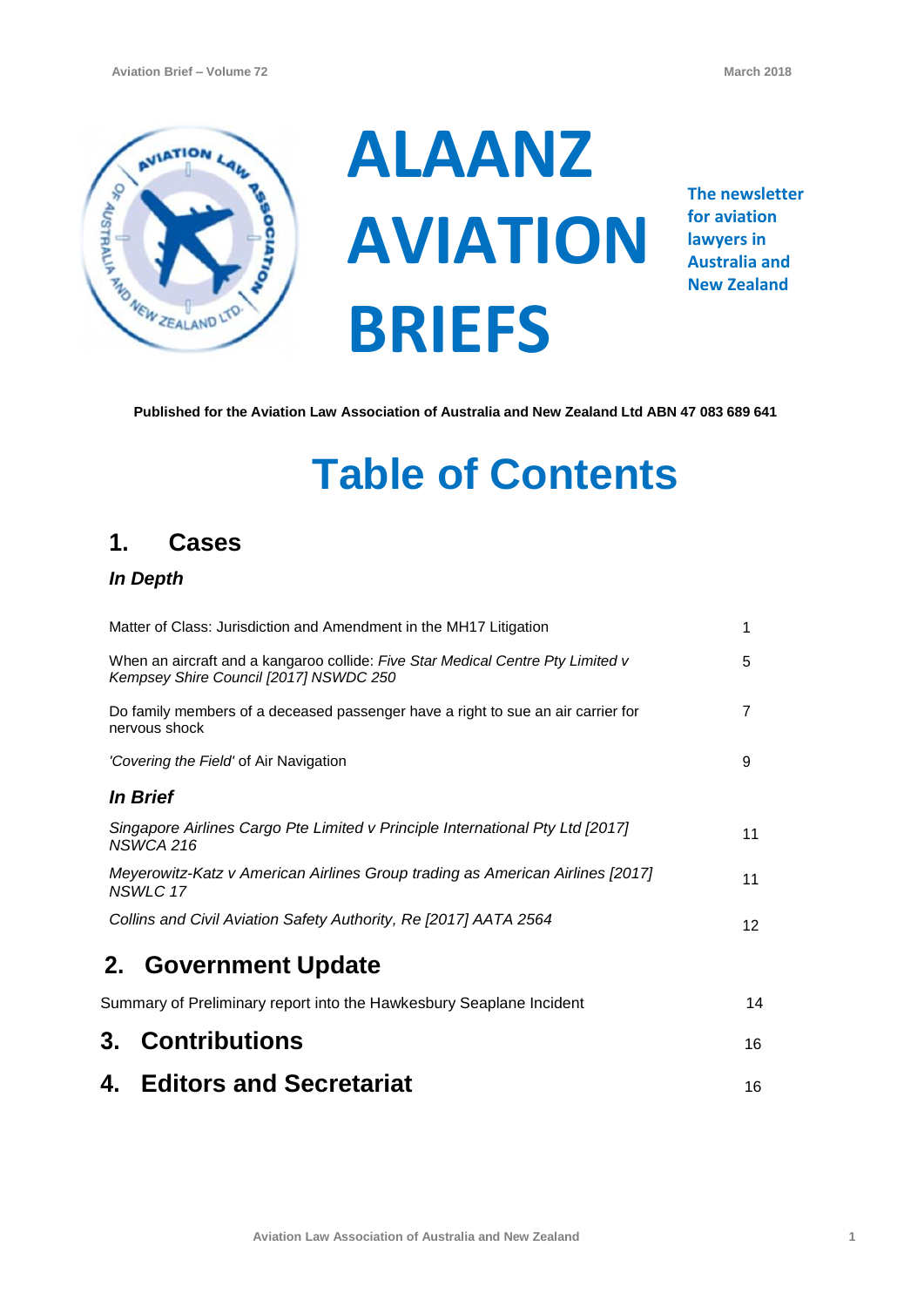## **1. Cases**

## **Matters of Class: Jurisdiction and Amendment in the MH17 Litigation**

#### **Bradley Hayward, Associate, Carneys Lawyers**

Claims against Malaysian Airline System for the shooting-down of flight MH17 on 17 July 2014 are now proceeding through the courts. One of the claims is a representative proceeding in the Federal Court of Australia in which the daughter and personal representative of an Australian passenger claims on behalf of a group, the definition of which has caused complex issues to arise in the litigation. Two Interlocutory Applications have shed some light on those issues regarding jurisdiction and the amendment of the group definition in representative proceedings.

#### **Class and Jurisdiction**

The first application, *Gibson v Malaysian Airline System Berhad*, <sup>1</sup> was, by the Respondent airline, seeking orders to dismiss the Statement of Claim as not disclosing a cause of action. According to the Respondent, the definition of the 'group' was inadequate. Paragraph 7 of the Statement of Claim defined the group as follows:

The group members are:

- 1. residents of Australia who are the legal representatives of a passenger who was killed on MH17; or
- 2. not being resident in Australia, who are the legal representatives of a passenger who was killed on MH17 and express the desire to take the benefit of the action (Civil Aviation (Carrier's Liability) Act 1959 (Cth), Section 9D(6)(b)).

[Errors in original pleading.]

Justice Perram considered that this group definition gave rise to claims that are 'not cognisable under the Montreal Convention [1999] by this Court'<sup>2</sup> as a result of Article 33 of the Montreal Convention, which sets out five jurisdictions in which a claim may be made. His Honour set these out as follows: $3$ 

- a) the State where the carrier is domiciled;
- b) the State where the carrier has its principal place of business;
- c) the State where the carrier has a place of business through which the contract of carriage was made;
- d) the State which is the place of destination; and
- e) the State where the passenger had his or her principal and permanent residence at the time of the accident *and* to or from which the carrier operated services on its own or using another carrier's aircraft by commercial agreement and from which the carrier conducts its business of carriage of passengers from premises leased or owned by the carrier (or other carrier). [Emphasis in original.]

In the Applicant's own claim, the passenger was booked to travel from Amsterdam to Perth, which brings the claim within Article 33(1)(d). However, the identity of the group members, described in paragraph 7, is based on the residence of the *personal representatives*, not the passengers, meaning that '[t]he class is therefore defined in a way which means that group members need not have rights which this Court has jurisdiction to enforce.<sup>4</sup> His Honour emphasised that these matters cannot simply be left to be resolved

 $\overline{a}$ <sup>1</sup> [2016] FCA 1476.

<sup>2</sup> *Ibid*, at [9].

<sup>3</sup> *Ibid*, at [16].

<sup>4</sup> *Ibid*, at [25].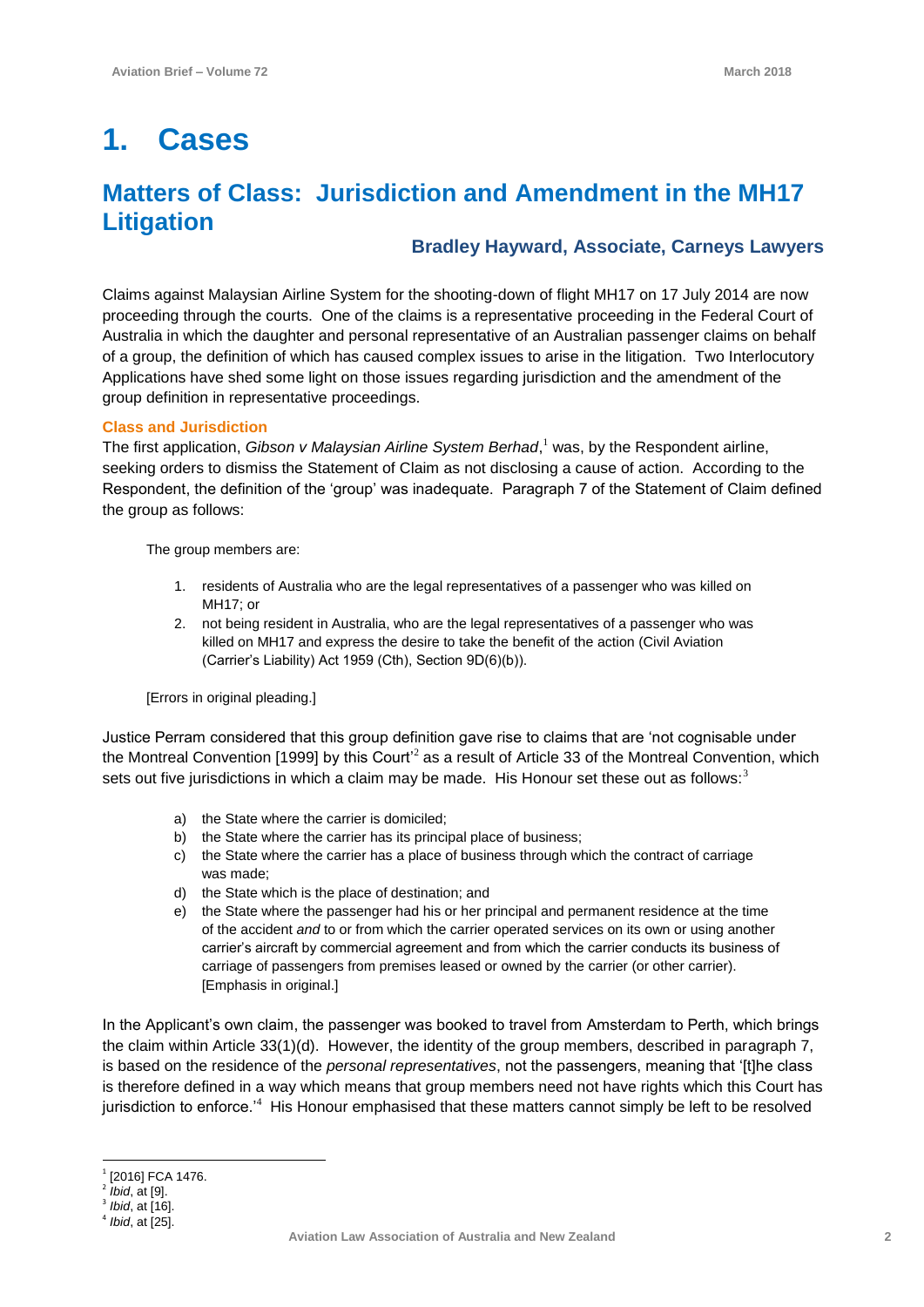fortuitously, and that these matters of jurisdiction should be dealt with in the group definition.<sup>5</sup> Paragraph 7 was struck out, and the Applicant was given an opportunity to re-plead the cause of action.

In *Gibson v Malaysian Airline System Berhad (No. 2)*<sup>6</sup> (*Gibson (No. 2)*) the Applicant sought leave to amend the Statement of Claim to include a new definition of the group. The new group definition, again at paragraph 7, was:

The group members are the personal representatives of passengers:

- 1. Whose destination on the contract of carriage was Australia;
- 2. Whose contract of carriage was made in Australia where the Respondent has a place of business through which the contract was made; or
- 3. Where Australia was the passenger's principal and permanent place of residence at the time of the accident and to or from which the Respondent operated services on its own or using another carrier's aircraft by commercial agreement and from which the Respondent conducts its business or carriage of passengers from premises leased or owned by the Respondent (or other carrier).

This was accepted by the Respondent, and endorsed by Perram J, as meeting the Article 33 jurisdictional requirements.<sup>7</sup> The upshot of this is quite simple: to engage the jurisdiction of the Court in a representative proceeding, all members of the group must be subject to the Court's jurisdiction. The only way effectively to achieve this is to tailor the group definition to any jurisdictional requirements to make the claim. For claims such as those under the Montreal Convention, where the claim has an international element or is subject to an international treaty, an understanding of the limits of the Court's jurisdiction is highly important.

#### **Amending the Class**

Still in *Gibson (No. 2)*, after a complex analysis with many twists and turns, Perram J ordered that the amendment be allowed, but that it take effect from 2 May 2017, being the date when the final form of paragraph 7 was proposed (which happened to be at the hearing of the Interlocutory Application). One of the major difficulties was that the amendment application occurred long after the two-year limitation period provided in the Montreal Convention had expired.

Since the group definition appeared in the Statement of Claim, rather than the Originating Application, the power to amend it was in r 16.53 of the *Federal Court Rules* 2011 (Cth) (FCR), rather than s 33K of the *Federal Court of Australia Act* 1976 (Cth).<sup>8</sup> But r 16.53 is silent as to when the amendment should take effect. Usually, an amendment to a pleading takes effect from the date of commencement of the proceeding,<sup>9</sup> unless it adds a party, in which case it applies from the date of amendment.<sup>10</sup> Since amending a group definition does not add a party, the usual rule applies.<sup>11</sup>

However, the amendment effectively pleads a new cause of action where it would otherwise be barred by statute at the time of the amendment, $12$  which is not usually permitted except in 'very peculiar circumstances'.<sup>13</sup> Legislative changes in recent decades overcome this restriction. Applying *Voxon Pty*  Ltd v Telstra Corporation (No. 7),<sup>14</sup> Perram J drew a parallel between r 16.53 and the power for amending originating applications under r 8.21, holding that amendment is allowed where the new claim arises out of the same, or substantially the same, facts as those already pleaded.<sup>15</sup> This power, though,

 $\overline{a}$ 5 *Ibid.*

<sup>6</sup> [2017] FCA 701.

<sup>7</sup> *Ibid*, at [10].

<sup>8</sup> *Ibid*, at [11]-[16].

<sup>9</sup> *Ibid*, at [12], citing *Baldry v Jackson* [1976] 2 NSWLR 415 at 419.

<sup>10</sup> *Gibson (No.2)*, at [12], citing *Street v Luna Park Sydney Pty Ltd* [2006] NSWSC 230 at [46]-[47] per Brereton J; *Kettleman v Hansel Properties Ltd* [1987] AC 189 at 200 per Lord Keith of Kinkel.

<sup>11</sup> *Gibson (No. 2)*, at [12].

<sup>12</sup> *Ibid*, at [31].

<sup>13</sup> *Ibid*, at [19]-[21], citing *Weldon v Neal* (1887) 19 QBD 394 at 395 per Lord Esher MR.

<sup>14</sup> [2017] FCA 267.

<sup>15</sup> *Gibson (No. 2)*, at [27] and [29]-[30].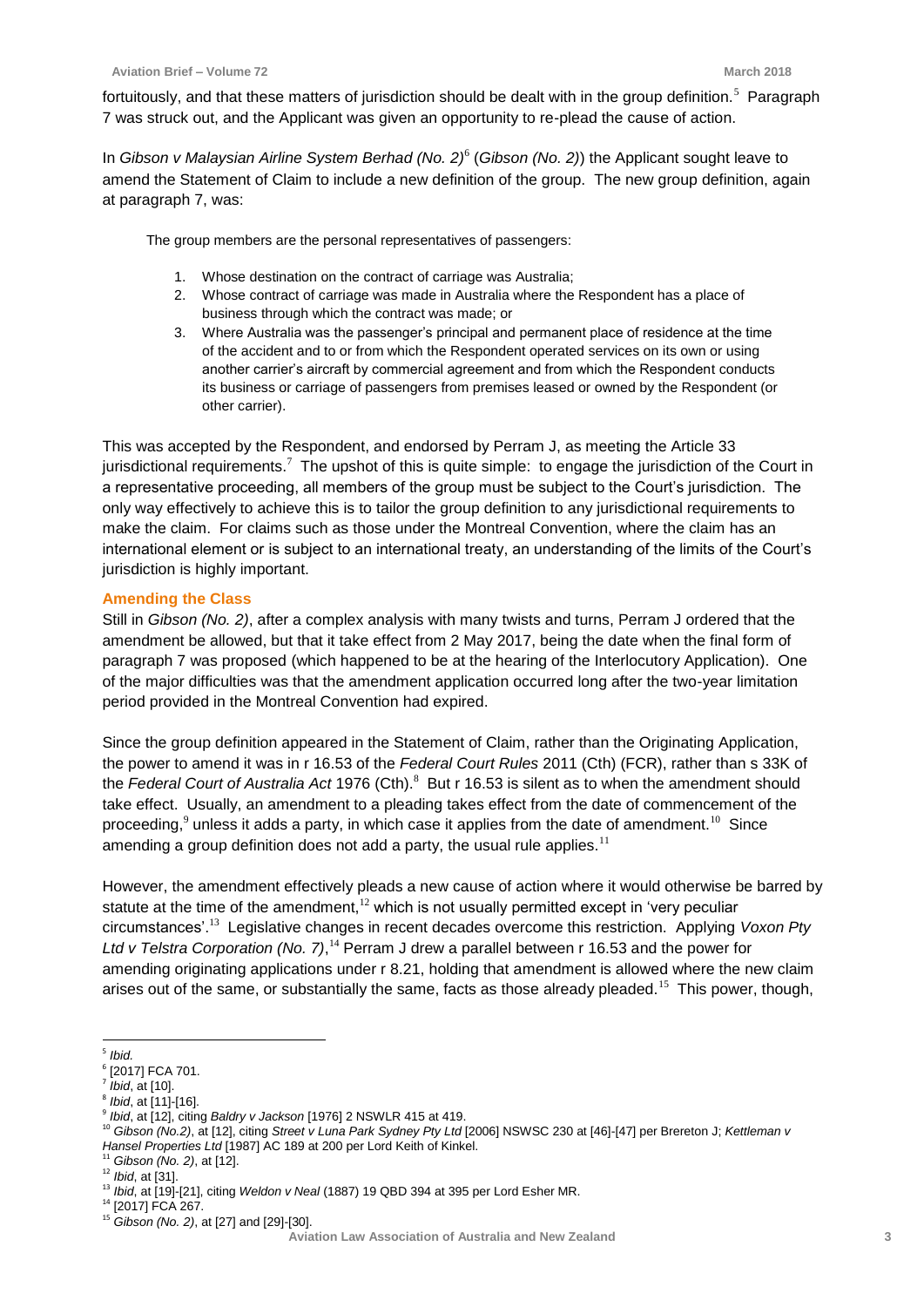is discretionary.<sup>16</sup> His Honour followed the reasoning of Jacobson J in *Brisbane Broncos Leagues Club v* Alleasing Finance Australia Pty Ltd,<sup>17</sup> applying an analogy between adding a party and varying the members of a group. Accordingly, the amendment was allowed, but with effect from the date its final form was proposed.

The Respondent argued that the amendment would be futile.<sup>18</sup> His Honour said that is not so, and that the group may now include those persons at the intersection of the original definition and the final definition of the group, since their claims were commenced in time.<sup>19</sup> Even so, it is apparent that obtaining leave to amend a group definition is not assured, and is even less assured when the effect could be to include additional group members after a relevant limitation period ends.

From these two applications, it has become clear that when describing the group in representative proceedings, practitioners should have an eye to the limits of the Court's jurisdiction over potential group members. Errors will not be easily rectified by amendment, especially after a relevant limitation period has expired.

 $\overline{a}$ <sup>16</sup> *Gibson (No. 2)*, at [32].

<sup>&</sup>lt;sup>17</sup> [2011] FCA 106.

<sup>18</sup> *Ibid*, at [35].

<sup>19</sup> *Gibson (No. 2)*, at [36].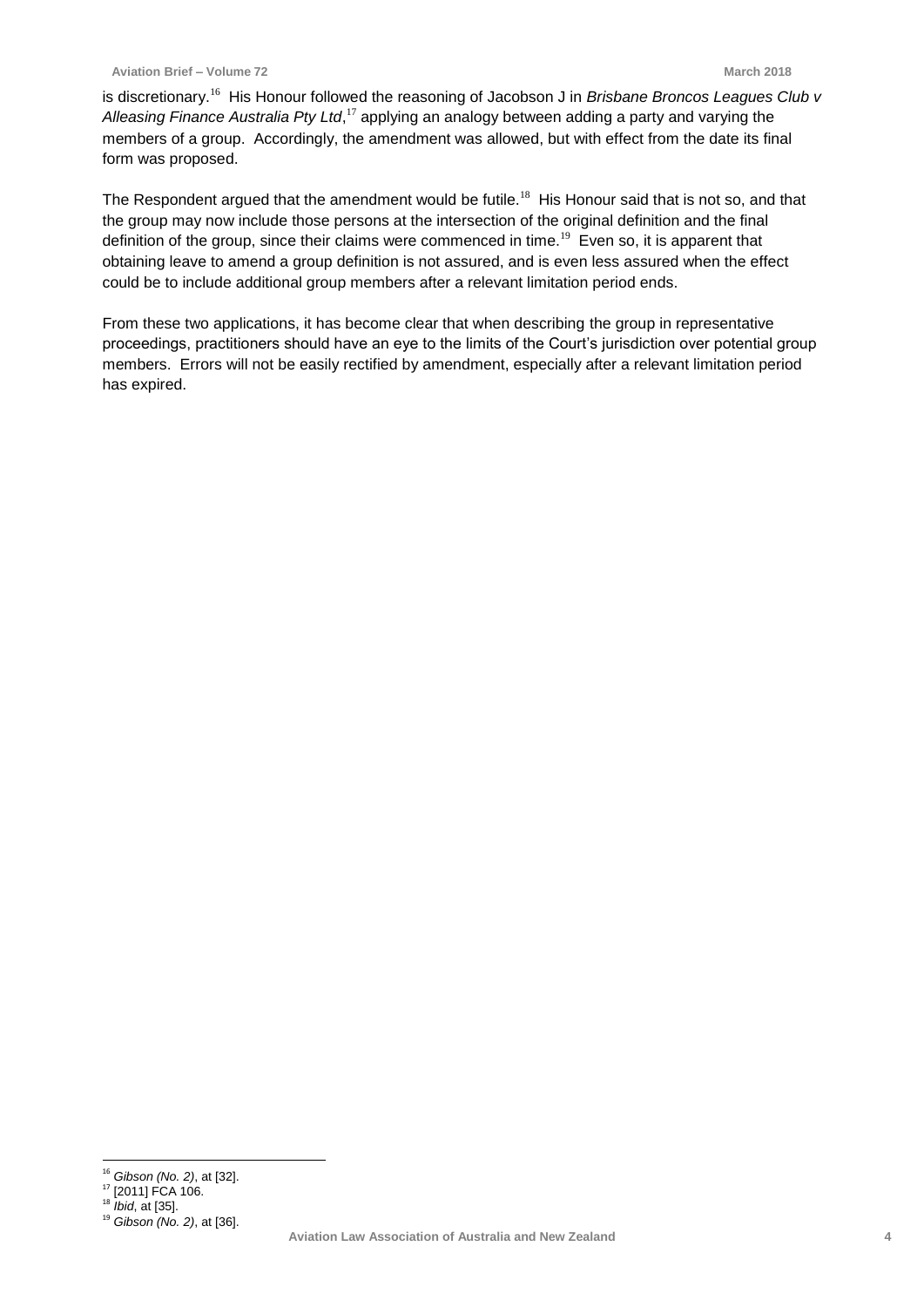## **Aviation Brief – Volume 72 March 2018 When an aircraft and a kangaroo collide:** *Five Star Medical Centre Pty Limited v Kempsey Shire Council [2017] NSWDC 250*

#### **Jessica Luppino, Senior Associate, GSG Legal**

#### **Facts**

On 25 February 2014 the plaintiff's aircraft collided with a kangaroo that had strayed onto the runway whilst landing at Kempsey aerodrome. The pilot first saw the kangaroo emerging from long grass adjacent to the runway shortly after touching down. The pilot took evasive action but was unable to avoid a collision. Fortunately no person was injured. The kangaroo was not so lucky. The plaintiff sued the defendant for the property damage sustained to its aircraft. The defendant was the owner and registered operator of Kempsey Aerodrome. Quantum was agreed before trial.

There were no factual disputes in the case, rather the key issues involved the application of the principles in the *Civil Liability Act 2002* ("**CLA**") to the facts.

The defendant Council was aware that since at least 2005 there was a serious wildlife hazard. There had been numerous reports of near misses with kangaroos on the runway prior to the plaintiff's collision but no actual collisions. CASA issued a Request for Corrective Action in 2005 and the defendant Council agreed to ensure that the ERSA for the aerodrome noted "kangaroo hazard exists".

The defendant Council's annual safety inspection reports for the aerodrome repeatedly referred to the wildlife hazard as "urgent", a "major safety hazard" and made recommendations that the defendant Council "look at the provision of kangaroo-proof fencing, particularly the forestry area west of 04/22 which seems to be the wildlife habitat". Although the aerodrome had perimeter fencing its features were such that it could not be referred to as "kangaroo-proof fencing".

A Wildlife Hazard Management Plan was promulgated by the defendant Council in August 2013 which noted the eastern grey kangaroo as the number one risk. The Plan's management actions included the installation of an appropriate fence to deter kangaroos from entering the operational area, to issue a NOTAM for increased kangaroo activities, the dispersal of kangaroos and the culling of kangaroos.

At a Council meeting on 16 July 2013 funding of \$150,000 to erect a kangaroo-proof fence was allocated from the Regional Development Australia Fund. Various quotations for fencing were subsequently obtained for less than that funding. However due to a change in government, the funding was subsequently withdrawn and a kangaroo-proof fence was never built.

In the month preceding the plaintiff's collision, the defendant Council's daily serviceability inspections recorded observations such as "wildlife numbers increasing to dangerous levels", "wildlife management program urgently required" and on 21 February 2014 (four days before the collision) "corrective action taken, roos chased - NOTAM issued". The evidence showed that no such NOTAM was issued. To do so would have been of little or no cost to the defendant Council. The plaintiff's evidence was that, had such a NOTAM been issued, the pilot would not have flown on the day of the collision.

On the Section 42 of the CLA defence, the defendant Council led evidence that it had decided not to fund operational expenditure by loans due to its financial position since 2010, that the aerodrome operated at a loss and was kept open solely based upon the community's desire for its utility for emergency services.

#### **Decision**

The Court (Judge Russell) found:

- 1. The defendant Council owed a duty to take reasonable care to avoid the foreseeable risk of a collision between an animal and an aircraft at Kempsey Aerodrome causing damage to the aircraft or harm to its occupants.
- 2. The defendant Council breached its duty of care owed to the plaintiff in two ways: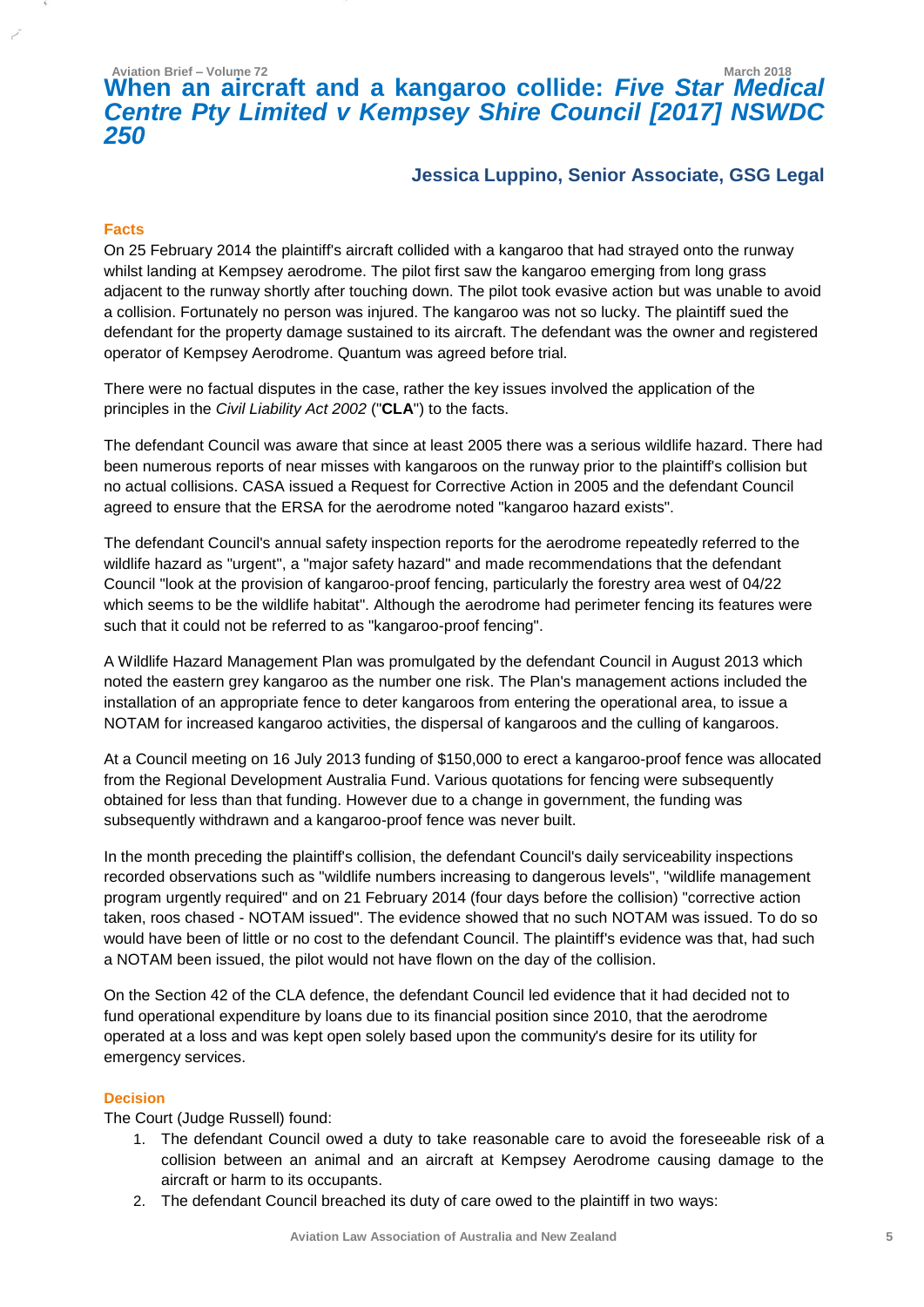- a. failing to follow the requirements of its own Wildlife Hazard Management Plan (including failure to issue a NOTAM); and
- b. failing to erect a kangaroo-proof fence around the entire aerodrome. To this submission, the defendant raised Section 42 of the CLA as a defence.
- 3. On causation his Honour considered that:
	- a. had the appropriate NOTAM been issued then the harm would not have occurred; and
	- b. had the Defendant erected the suitable fence then the harm would likely have not occurred.
- 4. In deciding the above his Honour found that the risk of harm was not "insignificant", a reasonable person in the defendant Council's position should have taken precautions against the risk of harm, the possibility of collision was not high but was a definite prospect, the harm which could have occurred was extremely serious, the burden of taking precautions to avoid the risk of harm was minimal to nil in respect of the NOTAM and was about \$100,000 in respect of the full fence, the social utility of the aerodrome for providing access for emergency medical services was high and the special utility of its use for private and recreational purposes was not great.
- 5. The presence of the kangaroo on the day of the collision was not an obvious risk and the pilot was not aware of the risk on the day. His Honour considered that "the words contained in the ERSA did not constitute a sufficient warning of the degree of risk on the day of the collision, at a time when the level of the kangaroo population on the aerodrome had increased to dangerous levels, to use the defendant's words".
- 6. On the Section 42 of the CLA defence:
	- a. his Honour accepted the plaintiff's expert evidence that provision of a two metre high kangaroo proof fence would have dramatically decreased the risk of harm; and
	- b. as the defendant Council elected to keep the aerodrome open voluntarily, Section 42 of the CLA had no application. If that finding was overturned on appeal, his Honour considered that the defendant Council's evidence did not adequately address the question as to why the defendant Council did not have adequate resources to build the appropriate fence and further, the obligation to take reasonable care arose before the defendant Council decided to cease taking out loans in 2010.
- 7. On the question of contributory negligence, his Honour found that the plaintiff's actions did not contribute to the occurrence of the collision.

#### **Comment**

The decision outlines liability considerations that public authorities must have regard to notwithstanding Section 42 of the CLA including whether the relevant services are provided voluntarily. Public authorities should also ensure that they comply with their own procedures that have been established for the purpose of addressing foreseeable risks of harm.

#### **The author has noted that an appeal is pending.**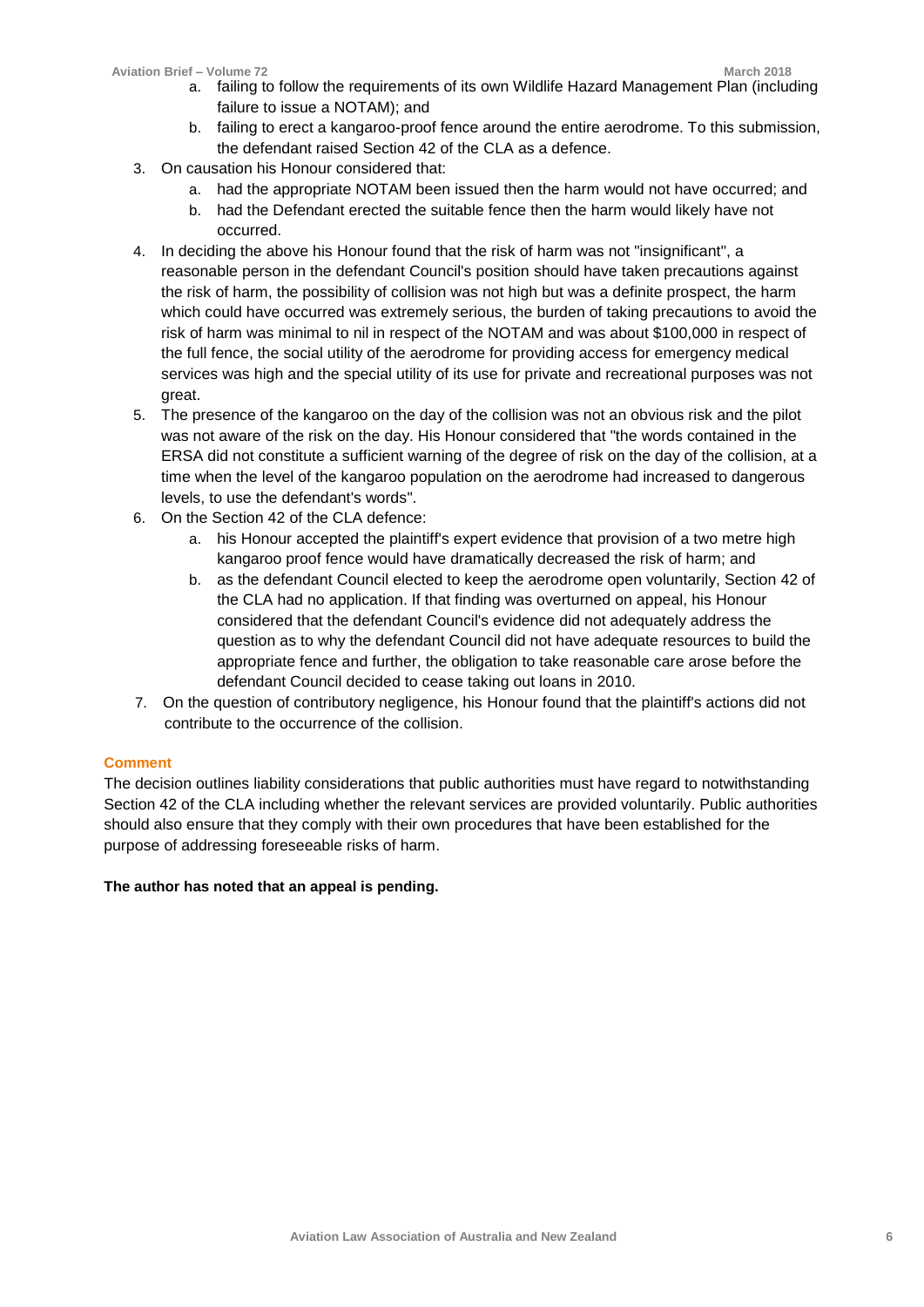## **Do family members of a deceased passenger have a right to sue an air carrier for nervous shock?**

#### **Jess Harman, Associate and Olivia Puchalski, Paralegal, Clyde & Co**

The NSW Court of Appeal in *South West Helicopters v Stephenson* [2017] NSWCA 312 recently held that family members of a deceased passenger do not have the right to sue the carrier in separate common law claims for psychiatric injury, in addition to their statutory right to recover losses under the *Civil Aviation (Carriers' Liability) Act 1957* ("**NSW CACL Act**"), which incorporates Part IV of the *Civil Aviation (Carriers' Liability) Act 1959* (Cth) ("**Commonwealth CACLA**").

#### **Facts**

In February 2006, Parkes Shire Council ("**the Council**") arranged for an aerial survey of noxious weeds. South West Helicopters Pty Ltd (**"South West**") was engaged to provide the helicopter and pilot, and two Council employees travelled on-board the helicopter to undertake the survey. During the survey on 2 February 2006, the helicopter struck a powerline and crashed, tragically killing all passengers on-board, including Council employee Mr Stephenson.

Mr Stephenson's relatives ("**the relatives**") commenced proceedings against South West and the Council, which led to the joining of third parties, including the owners of the power line and the helicopter, and the making of a number of complex claims and cross-claims.

The Court of Appeal judgment addresses a number of questions relevant to the determination of liability as between the parties and their respective claims. This case note focuses on the decision of the majority of the Court of Appeal regarding the relatives' common law claims for psychiatric injury (commonly referred to as '"nervous shock" claims) against South West and the interaction of these claims with the operation of the Commonwealth CACL Act.

#### **Liability of South West Helicopters Pty Ltd to Mr Stephenson's relatives**

Where the CACL Act applies, it provides an exclusive remedy to passengers and non-passengers in respect of the death of a passenger. This is because the CACL Act states that the liability of the carrier under the CACL Act "*is in substitution for any civil liability of the carrier under any other law in respect of the death of the passenger.*"

By way of defence to the relatives' claims, South West contended that it was only liable in damages in respect of the death of Mr Stephenson under the Commonwealth CACL Act, which it argued applied exclusively to the claims by operation of the NSW CACL Act. If the Court was satisfied that the Commonwealth CACL Act applied, South West would have a complete defence on the basis that the claims were brought outside the two year limitation period prescribed by the Commonwealth CACL Act. South West's defence relied upon two factors:

- (1) that Mr Stephenson was a "passenger" for the purposes of the Commonwealth CACL Act; and
- (2) that the relatives' claims arose "by reason of" or "in respect of" the death of Mr Stephenson.

#### **Was Mr Stephenson a "passenger"?**

The Court of Appeal overturned the decision at first instance and held that Mr Stephenson was a passenger for the purposes of the Commonwealth CACL Act. This was based on the determination that:

- (1) "passengers" are persons other than those involved in the operation of the flight;
- (2) although Mr Stephenson could give directions to the pilot as to where the helicopter was to fly in order to conduct the survey, there was no evidence that the pilot was required to submit to the directions of Mr Stephenson; and
- (3) Mr Stephenson had no control over the operation of the helicopter and was not a member of the crew or a person operating the helicopter.

On the basis that Mr Stephenson was a "passenger", the NSW CACL Act applied with respect to the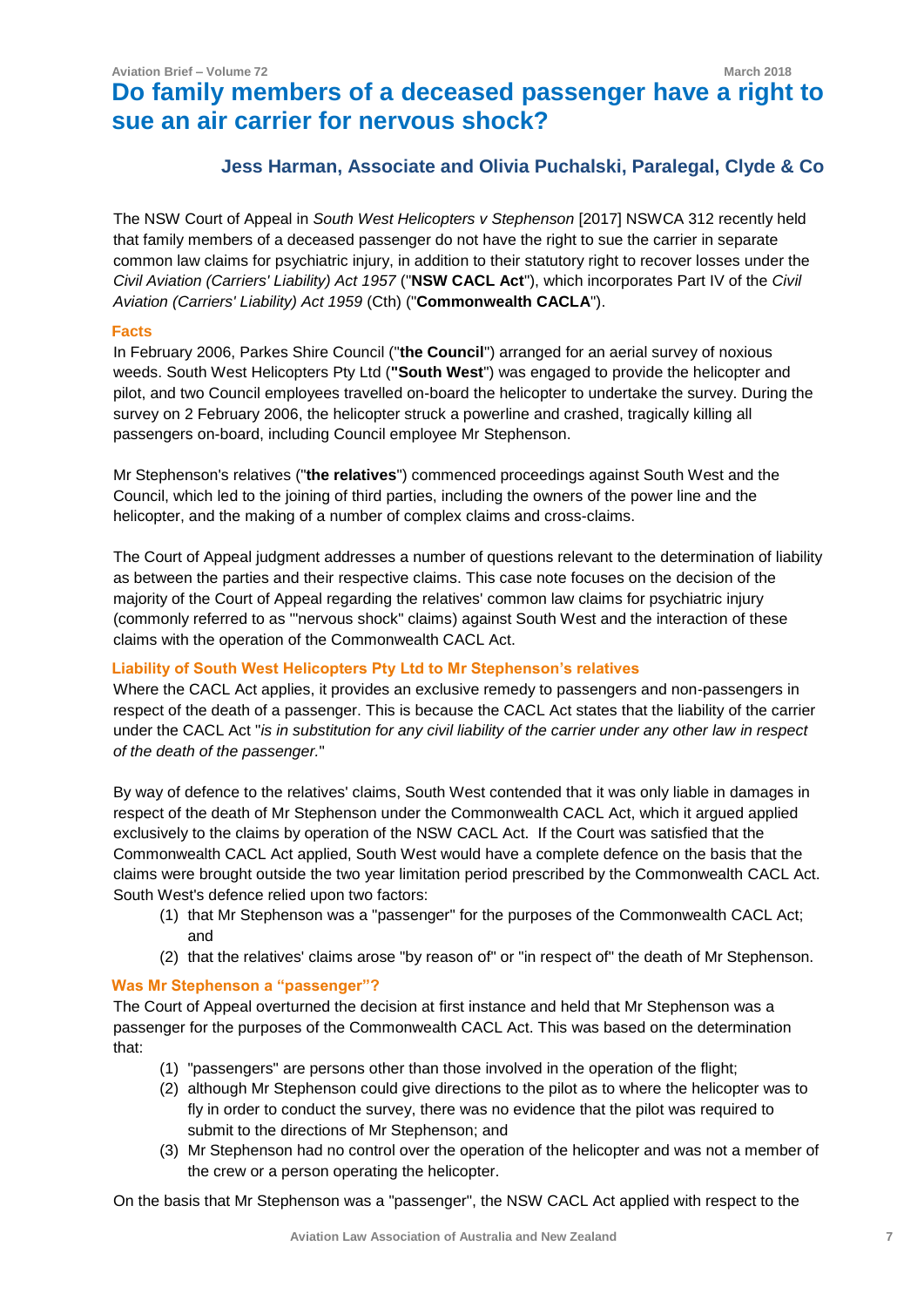**Aviation Brief – Volume 72 March 2018** carriage of Mr Stephenson. Part IV of the Commonwealth CACL Act applied by operation of the NSW CACL Act.

**Were the relatives' nervous shock claim "by reason of" or "in respet of" the death of Mr Stephenson?** 

The Commonwealth CACL Act provides that:

- (1) the carrier is liable for damage "sustained by reason of the death of the passenger" (emphasis added) (section 28); and
- (2) the liability of the carrier under the CACL "is in substitution for any civil liability of the carrier under any other law in respect of the death of the passenger" (emphasis added) (section 35(2)).

The majority (Basten JA and Payne JA) held that the claims for nervous shock were "in respect of" or "by reason of" the death of Mr Stephenson based on the following:

- (1) the scope of the phrase "in respect of" focuses on the timing and the event, not the cause of action. The salient event giving rise to the liability was the death of the passenger which occurred during the course of carriage by air;
- (2) the psychiatric injuries suffered by the relatives met the description in s 35 of "any civil liability of the carrier under any other law";
- (3) the "damage" sustained by reason of the death of the passenger is not limited to damage sustained by the deceased passenger. Section 35(3) states that the "*liability is enforceable for the benefit of such of the passenger's family members as sustained damage by reason of his death*";
- (4) the present case should be distinguished from the decision in *South Pacific Air Motive Pty Ltd v Magnus* [1998] FCA 1107 that the CACL Act does not preclude common law claims for damages for nervous shock by non-passengers. In *South Pacific,* the Federal Court considered the carrier's liability for claims of non-passengers in the context of injuries (i.e. not death) suffered by passengers, which are dealt with under a separate section of the CACL Act which contains different wording; and
- (5) the court rejected the relatives' argument that a claim by a non-passenger should be distinguished from a claim by a passenger because a non-passenger has no contractual relationship with the carrier and should not be bound by the same statutory limitations on the rights of recovery. The Court held that this reasoning was not supported by the text of the relevant Conventions and was inconsistent with UK and US authorities.

The Court of Appeal therefore concluded that the CACL Act applied to the relatives' nervous shock claims, as these were claims for damages in respect of the death of a passenger. South West therefore had a statutory immunity from the suit as the relatives' claims were made outside the prescribed two year limitation period.

#### **Analysis**

The *South West v Stephenson* decision is significant as it seemingly represents a material shift from the position which has stood for almost twenty years, as set down by *South Pacific Air Motive v Magnus*, that the CACL Act does not apply to claims by non-passengers for nervous shock. Instead, the NSW Court of Appeal found that such claims do correctly fall within the exclusive CACL Act regime and, as such, are subject to the conditions and limitations that ordinarily apply to carriage by air claims. The impacts of this change could include a potential reduction in the exposure of carriers and their insurers to future claims brought by non-passengers in Australia in respect of passenger deaths, including some unresolved claims in Australia flowing from recent major loss events internationally.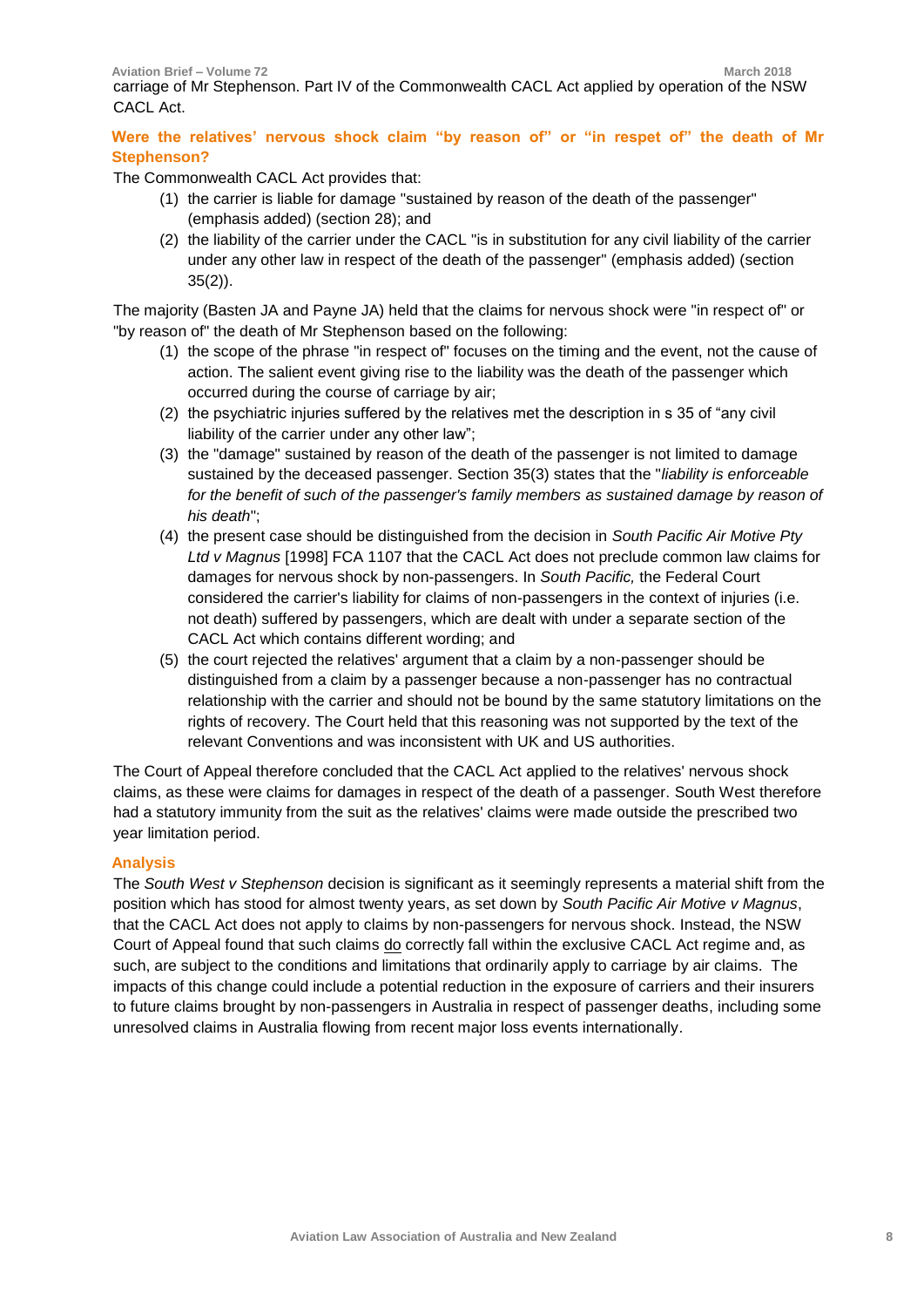#### **Robert Csillag, Solicitor, GSG Legal**

#### **Overview**

The NT Court of Appeal has unanimously upheld the principle that the Commonwealth Civil Aviation Law is a "complete statement" of the law governing the safety of air navigation both on the ground and inflight. The following is an analysis of the decision in *Outback Ballooning Pty Ltd v Work Health Authority & Anor* [2017] NTCA 7.

#### **Facts**

Outback Ballooning Pty Ltd **("Outback")** operated a ballooning business in Alice Springs. An intended passenger was fatally injured in the course of embarking when her scarf became caught in the blades of a fan that was being used to inflate the balloon.

The Work Health Authority of the Northern Territory **("the Authority")** brought a complaint under Section 19(2) of the *Work Health and Safety (National Uniform Legislation) Act* that Outback failed to comply with its duty to eliminate or minimise risks to embarking passengers.

The complaint was initially dismissed in the Court of Summary Jurisdiction by the Second Respondent, the Hon. David Bamber SM. His Honour found that the complaint did not disclose an offence as the Commonwealth Civil Aviation Law evinces *"an intention to exhaustively and completely 'cover the field' for all aspects of the safety of air operations".*

The Primary Judge, Barr J, quashed this decision. His Honour held that the Commonwealth legislative and regulatory scheme was only concerned with safety *in-flight.* His Honour considered that the Commonwealth Civil Aviation Law did not evince an intention to cover the safety of passengers prior to flight despite the fact that the *Warsaw Convention* specifically extended the liability of a carrier for damage or loss caused by operations of air carriers in the embarking or disembarking process and not just in-flight.

#### **Decision**

The Northern Territory Court of Appeal unanimously dismissed the Primary Judge's decision and found that the Territory law was rendered inoperative in the circumstances. The Court found that:

- (1) Within its field of operation, the Commonwealth Civil Aviation Law (as discussed at length in the judgment) is intended to be a complete statement of the law of air safety both in-flight and on the ground (insofar as it relates to the loading of balloon passengers in the above circumstances);
- (2) Even if both Commonwealth and Territory laws are capable of being simultaneously applicable, this is not to the point when the intention of the Commonwealth Parliament is to 'cover the field'.

#### **Comment**

This decision clarifies and extends the decision in *Heli-Aust<sup>20</sup>* to state that the Commonwealth Civil Aviation Law regime covers aspects of air safety both in-flight and (in some circumstances) on the ground.

The Court in this instance did not define the extent of the field covered by the Commonwealth Civil Aviation Law. Southwood J was of the opinion that *"an incremental approach should be adopted"* to defining the field.

This decision will no doubt be an important reference point in future matters where the extent of the field covered by the Commonwealth Civil Aviation Law is in dispute - particularly where those disputes concern issues relating to the embarkation and disembarkation of passengers.

#### **Update**

The Authority filed an Application for Special Leave to Appeal to the High Court of Australia on 16 November 2017 **("the Application").** At this time no date has been fixed for the hearing of the Special Leave Application.

The Authority contends that the Court of Appeal failed to take into account the *Work Health and Safety Act 2011 (Cth)* which it contends was intended to provide a national framework for a national legislative scheme to regulate health and safety in workplaces (including aircraft). The Authority contends that because of this it was

**Aviation Law Association of Australia and New Zealand <sup>9</sup>** 20 *<sup>20</sup> Heli-Aust Pty Ltd v Cahill & Anar (2001) 194 FCR 502*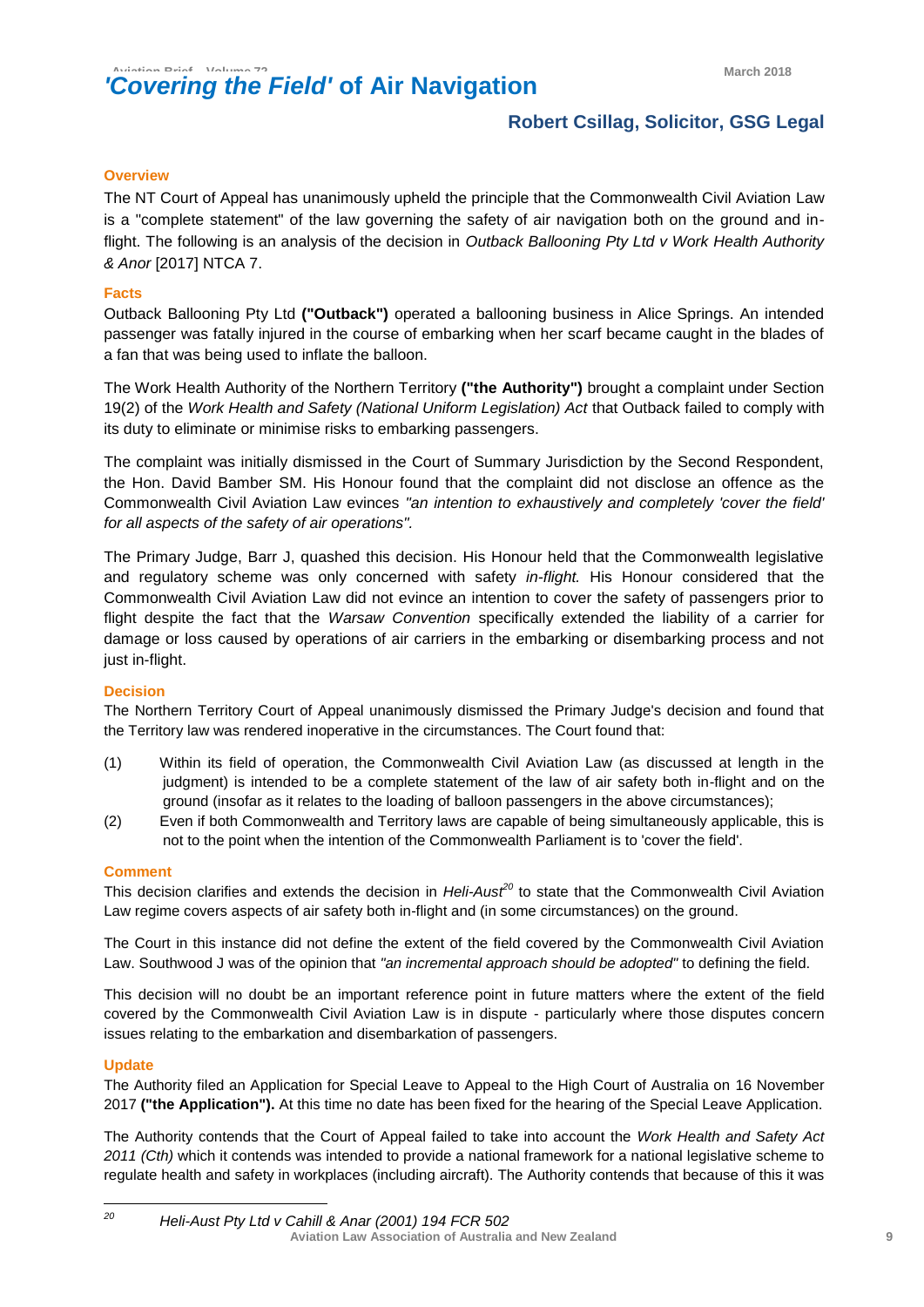not Parliament's intention to deal completely and exclusively with the law governing the safe use of inflation fans in balloon operations. The Authority contends that where the Commonwealth Civil Aviation Law can accommodate the operation of the Commonwealth Work Health and Safety Law, it should follow that it can accommodate the same subject matter of the State and Territory legislative counterparts.

Outback has opposed the Application on several bases.

First, Outback contends that nothing in the Commonwealth Civil Aviation Law's text, structure or context supports the Authority's primary contention that the Commonwealth Civil Aviation Law exclusively regulates safety *in flight* but leaves other aspects of the safety of civil aviation open for State or Territory regulation.

Secondly, Outback contends that if the Authority's propositions regarding the operation of the *Work Health & Safety Act 2011* (Cth) were accepted (and therefore the notion that the Commonwealth Civil Aviation Law did not exclusively regulate any aspect of air safety) this would fly in the face of the long-accepted position that the Commonwealth is obliged by the Chicago Convention to *"secure uniformity of regulations, standard practices, procedures and organisations in air navigation throughout Australia as a step towards achieving uniformity as between Australia and other contracting States".*

Thirdly, Outback opposes the Application on the basis that any Special Leave question would be highly specific to the particular facts of this case.

Finally, Outback opposes the Application on the basis that the Authority sought to agitate questions that were not squarely raised in the Court of Appeal.

In reply the Authority contends that it will establish that all of the issues that were raised in the Application were squarely put before the Northern Territory Court of Appeal. The Authority contends that the fact that the Northern Territory Court of Appeal failed to grapple with these concepts is evidence to support Special Leave being granted.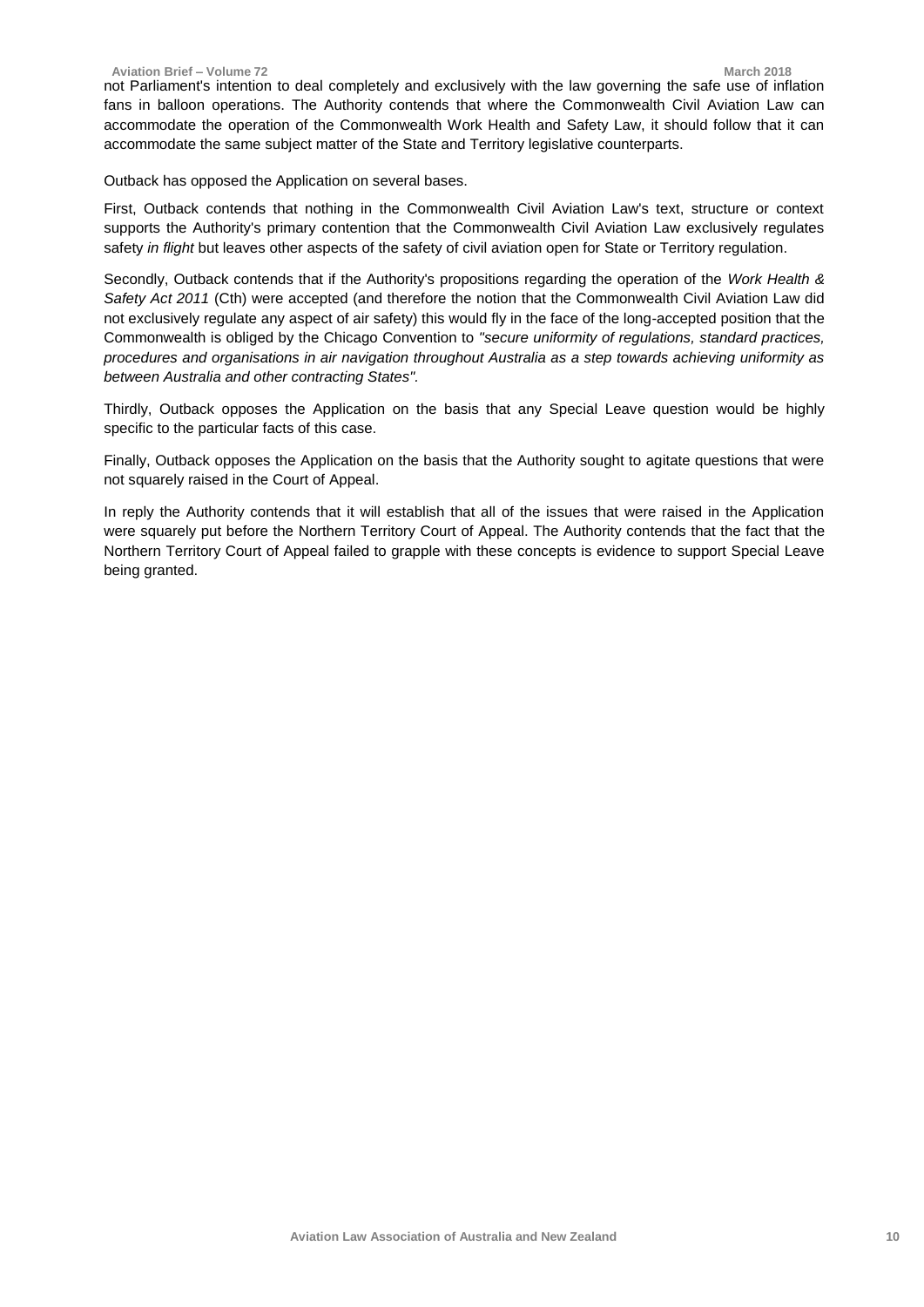### *Singapore Airlines Cargo Pte Limited v Principle International Pty Ltd [2017] NSWCA 216* - By Peter McQueen, Consultant, GSG Legal

**The New South Wales Court of Appeal has considered the application of Articles 18 and 20 of the Montreal Convention in the context of the transportation of livestock by air.** 

Principle International Pty ltd ("**Principle**") contracted with Singapore Airlines Cargo Pte Limited ("**SIA Cargo**") for the carriage by air of cattle from Australia to China. On one of three flights 18 head of cattle were found dead on arrival. Those cattle had been loaded by Principle into 2 crates, with 9 cattle in each crate, which were then stowed by SIA Cargo on the lower deck of the cargo hold. The agreed expert evidence was that there was inadequate ventilation to these 2 crates.

The trial judge held that SIA Cargo was liable under Article 18(1) of the *Montreal Convention* ("the **Convention**") for the loss of the cattle and that SIA Cargo could not avoid liability under Article 18(2) of the Convention because it could not prove that the loss resulted from defective packing of the cattle performed by a person other than SIA Cargo or its servants or agents. However it was further held that, pursuant to Article 20 of the Convention, the loss was contributed to by a wrongful act or omission of Principle and accordingly liability was apportioned 60 per cent to SIA Cargo and 40 per cent to Principle.

The Court of Appeal of the Supreme Court of New South Wales examined the meaning of the terms "event" in Article 18(1), and "defective packing" in Article 18(2), of the Montreal Convention 1999 in the context of the carriage by air of live animals.

#### **Decision**

The Court of Appeal Found:

1. The "event", which exposed the cattle to the lack of ventilation and which resulted in their death was the stowage of the 2 crates on the lower deck given the conditions on the lower deck. This occurred whilst the cattle were in the charge of SIA Cargo during the carriage by air. Accordingly SIA Cargo was liable for the loss of the cattle.

- 2. The packing of the cargo here comprised the placement of cattle in crates of a particular design, which were not found to be defective. Therefore it could not be said that their death resulted from defective packing performed by someone other than SIA Cargo.
- 3. Principle knew the risk of placing the 2 crates, each of which contained 9 cattle, on the lower deck and neither took steps to inform SIA Cargo of this risk nor to provide SIA Cargo with a request or specific instructions as to the stowage of these particular crates on the aircraft, albeit that Principle had prepared a load plan. Also SIA Cargo did not provide Principle with relevant loading documentation by which Principle could have provided such a request or those instructions. There was expert evidence that those loading the aircraft probably knew that the crates containing 9 cattle should not have been put on the lower deck. In these circumstances the appropriate apportionment of liability was 80% to Principle, rather than 40%, and 20% to SIA Cargo, rather than 60%, as apportioned by the trial judge.

#### **Comment**

What is demonstrated by the factual matrix in this decision is the requirement that all parties to such carriage arrangements involving live animals must remain vigilant to ensure the sharing amongst them of all relevant packing, loading and stowage information, appropriate documentation and clear instructions in advance of and during the actual loading and stowage operations.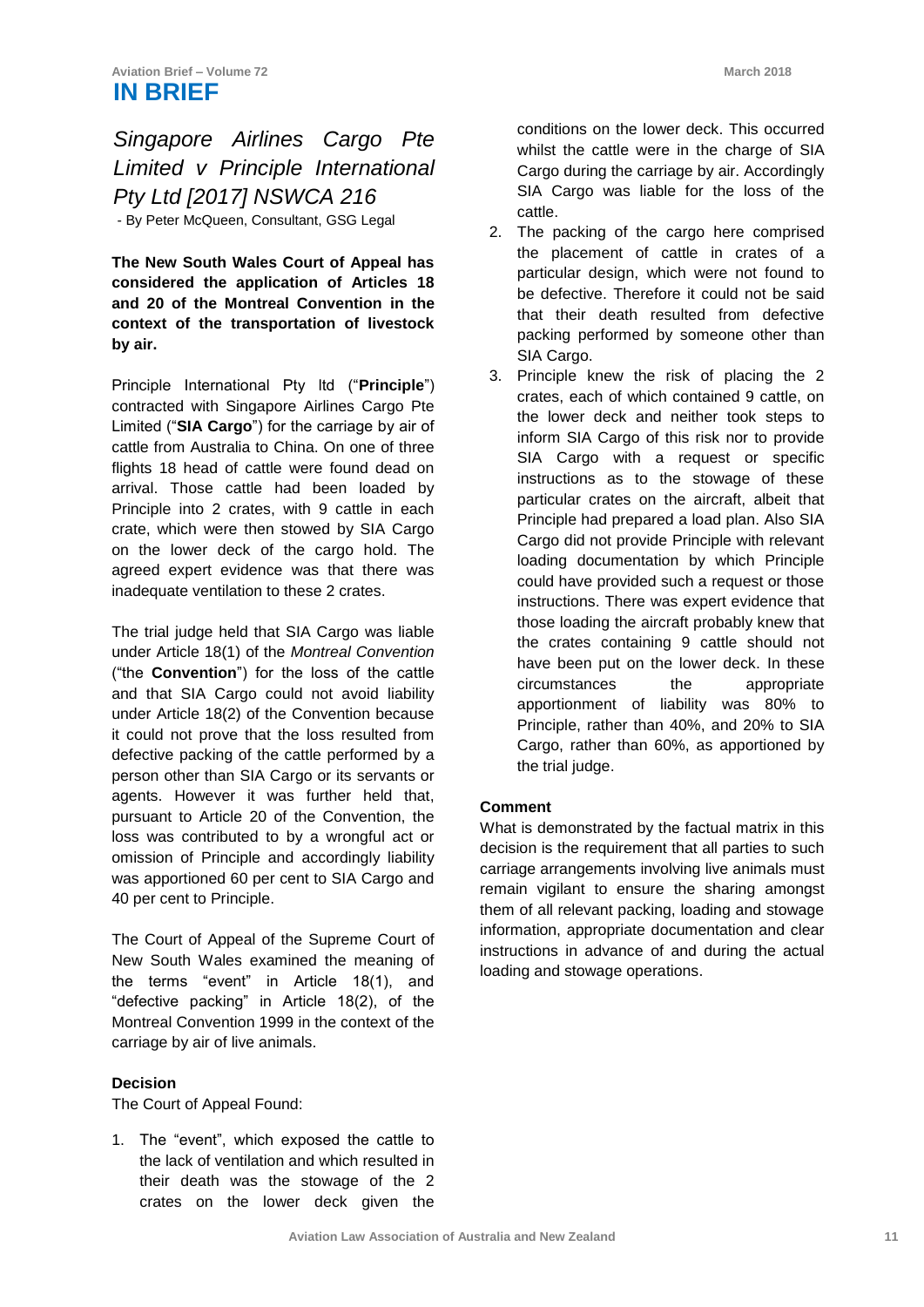### *Meyerowitz-Katz v American Airlines Group trading as American Airline [2017] NSWLC 17*

- By Peter McQueen, Consultant, GSG Legal **The Local Court of New South Wales has considered whether a ticket issued to a passenger contained terms that were incorporated by reference, and if so whether such terms were 'unfair' within the meaning of the Australian Consumer Law in circumstances where they resulted in the passenger's ticket being cancelled.** 

#### **Facts**

Mr Meyererowitz-Katz **(passenger)** purchased reservations for a series of flights with American Airlines **(carrier),** through the carrier's website, namely Sydney/Los Angeles, Los Angeles/Washington Dulles, Newark/Charlotte, Charlotte/Los Angeles, Los Angeles/Sydney. He did not board the Newark/Charlotte and the Charlotte/Los Angeles flights and nor did he cancel them. Upon attempting to check-in for the last flight Los Angeles/ Sydney, he was informed that his ticket reservation had been cancelled and that he was required to purchase a new ticket. The passenger sought to recover the cost of that ticket on the basis that the carrier was not entitled to cancel his original reservation.

The carrier submitted that it was entitled under the terms of the contract, that being Rule 72, which is headed "RESERVATION CANCELLATION", to cancel the remaining flight reservations, following the passenger's failure to attend for or cancel the Newark/Charlotte flight and also to charge cancellation fees and charge for a new ticket for the Los Angeles/Sydney sector.

The passenger argued that the cancellation of the reservations constituted a wrongful breach of contract and a fundamental breach; alternatively that the relevant contractual term, if incorporated into the contract was void as being an "unfair term" within the meaning of section 23 of the ACL (the parties agreeing that the contract was a standard form consumer contract to which the ACL applied), or constituted a penalty provision and that the further payment resulted from economic duress or a penalty.

#### **Decision**

The Court (Assessor Olischlager) found, based on well researched reasons, as follows.

The carrier gave adequate notice to the passenger of Rule 72, albeit that Rule 72 was incorporated into the contract only by reference and that the carrier had "only done just enough" to give adequate notice, noting the notice given was not "best practice".

However,:

- 1. Rule 72 was unfair within the meaning of sections 24 and 25 of the ACL, noting that the assessment required consideration of whether the term caused a significant imbalance in the parties' rights and obligations; whether the term was reasonably necessary to protect the legitimate interests of the party advantaged by the term; and whether the term caused detriment to the passenger.
- 2. On the test of transparency, the carrier had presented the term in a form that fell squarely into the "muddy end of the range".
- 3. The failure by the carrier clearly to inform the passenger of his obligations to contact the carrier and cancel the reservations Newark/Charlotte and Charlotte/Los Angeles prior to departure effectively deprived the passenger of the opportunity to preserve the reservation Los Angeles/Sydney.
- 4. As Rule 72 was unfair it was void and by cancelling the flight the carrier repudiated the contract and the passenger was entitled to recover damages and be compensated the cost of the new ticket for the Los Angeles/Sydney flight.

Given these findings it was unnecessary for the Court to consider the alternate claims for economic duress or penalty.

#### **Comment**

The decision demonstrates the need for drafters of consumer contracts to ensure that their terms meet the required standard of fairness and transparency, as prescribed in the applicable consumer legislation and the necessity of prior adequate notice of the terms of such contracts being given in the clearest terms in the precontract documentation provided to each potential contracting party by the contract service provider.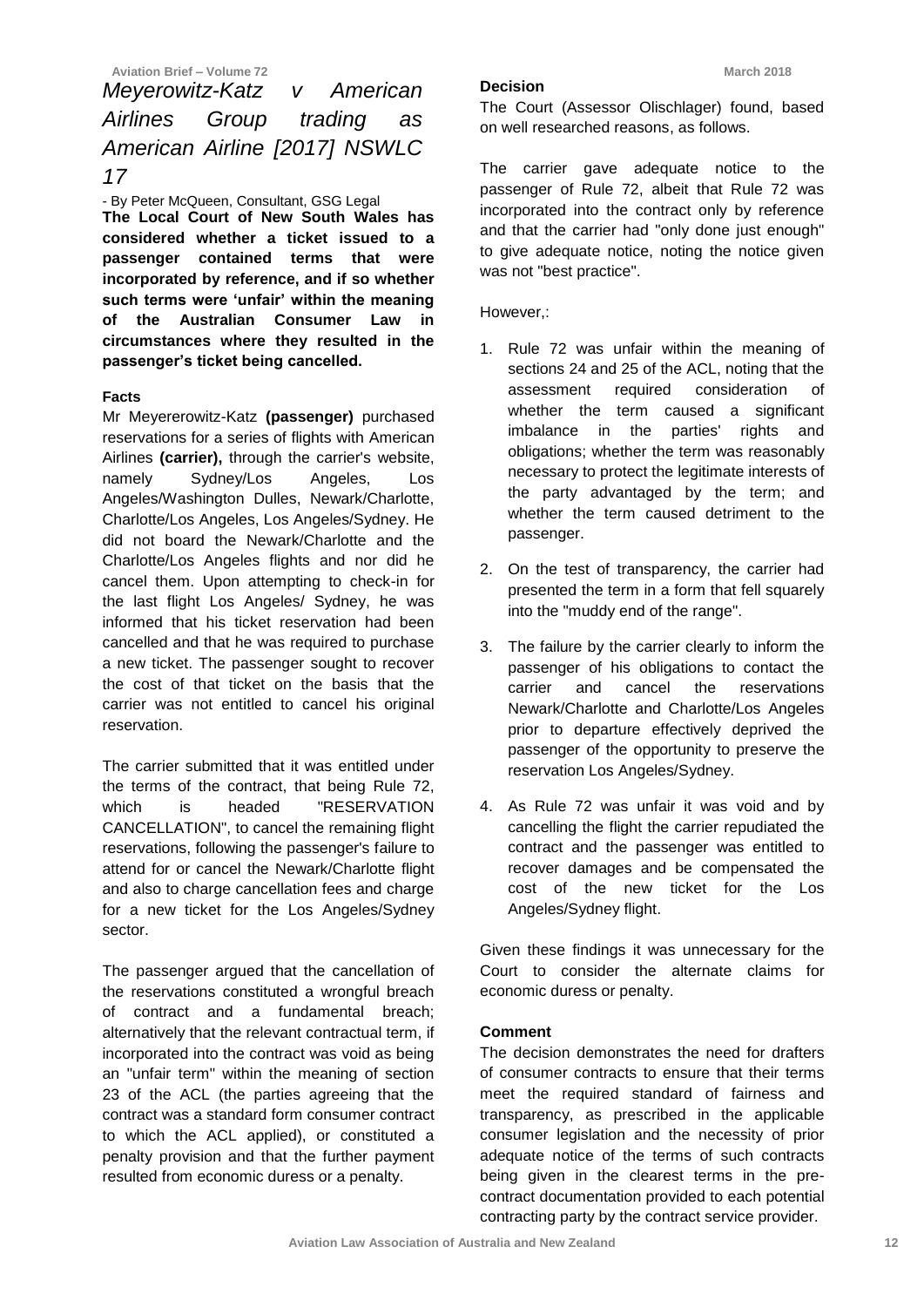## *Collins and Civil Aviation Safety Authority, Re [2017] AATA 2564*

- By Dylan Moller, Lawyer, Sparke Helmore Lawyers

**Conditional class 2 medical certificates, medical standards and the likelihood that a pilot may become incapacitated in flight: a review of a decision of the Civil Aviation Safety Authority (CASA) to impose a safety licence condition on the grounds that the pilot did not meet certain medical standards.**

Since about 1992, Mr Collins, a 77yearold pilot, regularly flew between two properties he owned. In 2007 Mr Collins had surgery to repair his mitral valve and every year from then on he was examined by a cardiac specialist to satisfy the Civil Aviation Safety Authority (**CASA**) that he was medically safe to fly.

In 2015, Mr Collins was admitted into hospital and diagnosed with cryptogenic cerebellar infarct. Mr Collins recovered, however, he remained on medications 3 months post-injury. On renewal of his licence, the CCMR found that Mr Collins did not meet the medical standards set by Table 67.155 of the Civil Aviation Safety Regulations 1998 due to: A condition which "*presented an unacceptable risk of in-flight incapacitation because there was increased risk of stroke…and post-stroke seizure*." CASA declined to renew Mr Collins' pilot licence, but said it would consider a review of the risk posed by Mr Collins 12 months post-stroke.

Mr Collins subsequently reapplied for a pilot licence. CASA ultimately issued Mr Collins with a licence conditioned by a Safety Pilot condition, which required the aircraft flown by Mr Collins to be configured with side-by-side seating in the cockpit and to have dual flying controls.

Mr Collins' application to the Tribunal sought a review of the following:

- 1. Did Mr Collins meet the medical standard set out in Table 67.155 of the CASR i.e. did Mr Collins have an established medical history or clinical diagnosis of a safetyrelevant disease of the nervous system; if no,
- 2. Was the extent to which Mr Collins failed to meet the relevant medical standard "likely to endanger the safety of air navigation" within regulation 67.180(2)(e)(ii) of the CASR; and, if yes,

3. Can any conditions be imposed under regulation 11.056 of the CASR which would ameliorate the threat to the safety of air navigation.

#### **Judgment**

The Tribunal found:

- an established medical history does not require multiple, or a series of episodes/events: one particular complication is sufficient;
- the medical standards require minimum standards of health of persons seeking a license to fly aircraft;
- the 'usual likelihood' test is not sufficient because the aviation licence looks to protection of public safety rather than individual entitlements; and
- international standards set a 1% annualized risk of incapacitation as a risk capable of satisfying the relevant standards.

The Tribunal relied on the Full Federal Court decision in *Neal v Secretary, Dept of Transport*  (1980) 3 ALD 97 for the authority that an established medical history does not require "*a number or series of episodes or events to occur*", rather, one particular complication is sufficient. The Court in *Neal* considered the purpose of the medical standards, being, "*to require minimum standards of health of persons seeking a licence to fly aircraft*". The four medical experts all agreed Mr Collins had a condition which satisfied Table 67.155. The issue then became, is the condition safety-relevant?

A safety-relevant condition in rule 67.015 of CASR is one that reduces, or is likely to reduce, the pilot's ability to fly. Because the licence has more regard to the protection of public safety than the individual's entitlements, the usual likelihood test is not sufficient. Rather, international aviation standards set a 1% annualized risk of incapacitation as a risk capable of satisfying the relevant standards.<sup>21</sup>

The Tribunal found, in accordance with medical evidence that Mr Collins was at an increased risk of stroke and was likely to endanger the safety of air navigation, requiring a Safety Pilot Condition.

<u>.</u>

 $21$  CASA sets 2% annualised risk for Class 2 licences (like the Plaintiffs)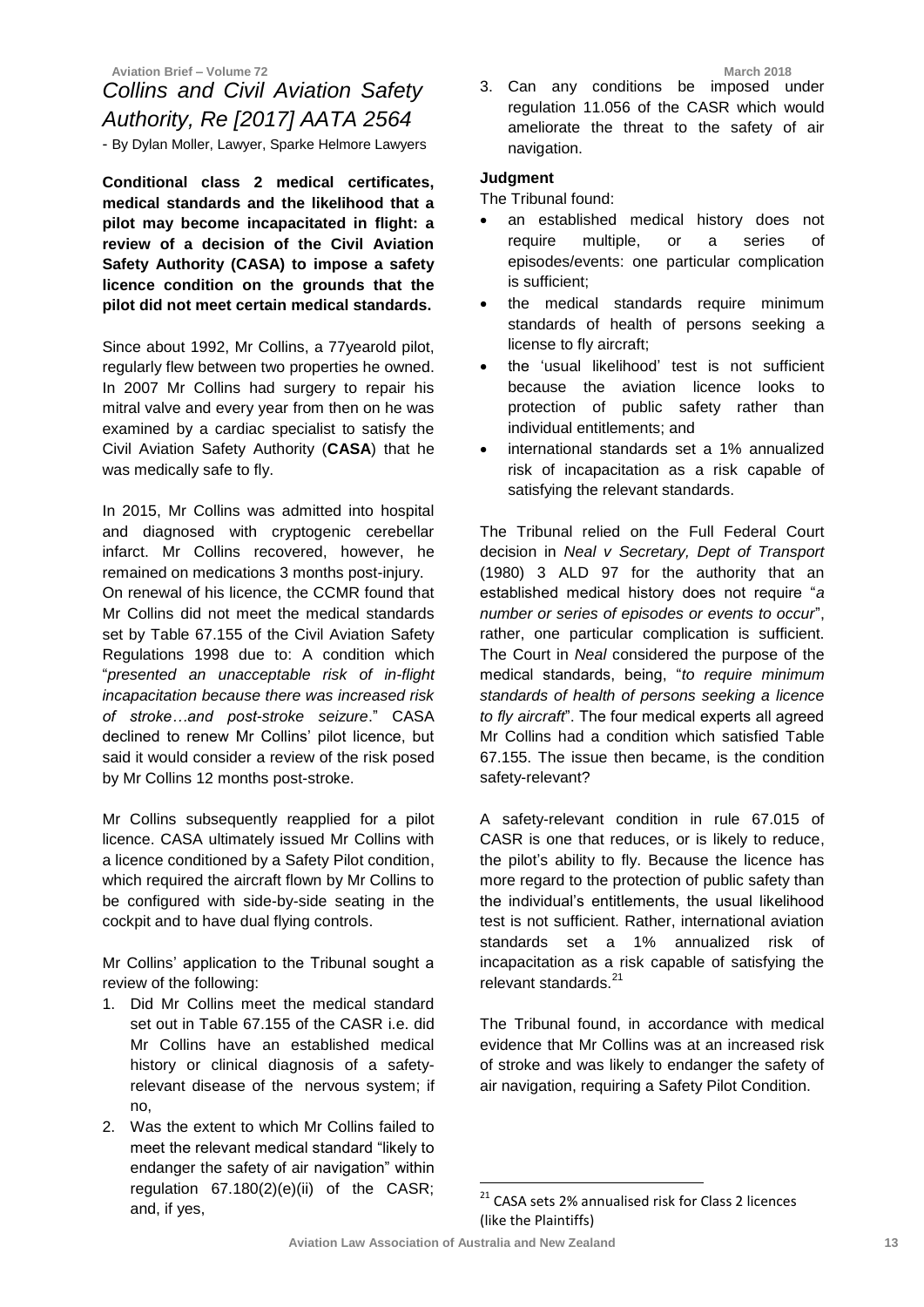## **2. Government update**

## **Summary of Preliminary Report into the Hawkesbury Seaplane Incident**

**Stephanie Barclay, Associate and Marcus Vella, Law Graduate, Sparke Helmore Lawyers**

On 31 January 2018, the Australian Transport Safety Bureau ('**ATSB'**) released its preliminary report into the tragic fatal seaplane crash which occurred in 'Jerusalem Bay', on the New South Wales Hawkesbury River on New Year's Eve last year (31 December 2017).

The ATSB's preliminary report sets out the sequence of events that led to the crash and examines a range of possible causes. The preliminary report is based upon the ongoing joint investigation being conducted by the NSW Police, Marine Area Command and Police Diving Unit, NSW Fire and Rescue and other associated bodies.

#### **Sequence of Events**

At around 3pm, the pilot and his five passengers departed Cottage Point on an aircraft owned by Sydney Seaplanes, with an intended destination of Rose Bay. Instead of following the aircraft's expected flight path north over the water before turning right into Cowan Creek, the seaplane instead continued north into Jerusalem Bay at an altitude described as *"below the height of the surrounding terrain"*. At this point, witnesses observed the plane make *"a steep right turn"* and nosedive into the water in a *"near vertical position"*. Based on data from surrounding weather stations, the ATSB determined that the aircraft experienced a slight tailwind at the time it entered Jerusalem Bay.



Source: Google earth, modified by the ATSB

According to witnesses, the aircraft made no unusual sounds prior to decent and took over 10 minutes to completely submerge with its tail section still above the waterline. A quantity of fuel was observed in the water surrounding the aircraft, and sadly, all 6 occupants received fatal injuries.

#### **The ATSB's Preliminary Findings**

By 4 January 2018, all major sections of the aircraft had been recovered from the water and transported to the ATSB's secure facilities for examination. The ATSB's initial examination of these aircraft components indicated that there was no evidence of:

- a bird-strike or collision with an object at any point;
- an in-flight break-up or any pre-impact structural damage;

 **Aviation Law Association of Australia and New Zealand 14**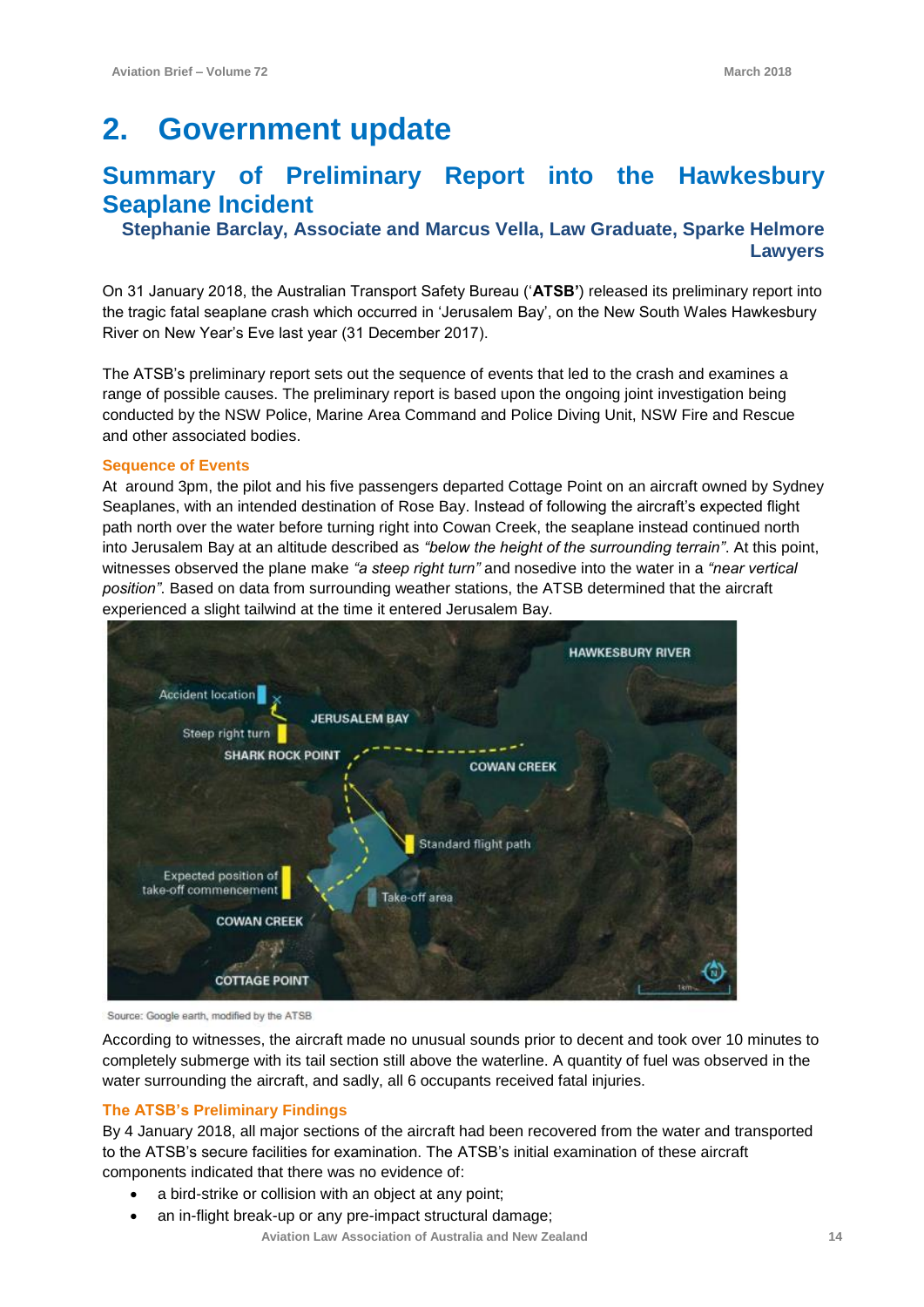

- flight control issues and control continuity had been maintained throughout; or
- fuel quality concerns and no particle matter was found in the fuel samples recovered.

It also found that following:

- the front of the aircraft and float tips had been significantly damaged at impact, and both the wings and floats had separated from the fuselage during the crash;
- damage to the wings was consistent with the aircraft being banked to the right at the time of impact, and the flaps were in the 'climb' position of  $15 \pm 1$  degrees; and
- there had been no cockpit voice, flight data or commercial video recording equipment fitted to the aircraft (nor was there any regulatory requirement for such recording equipment to be fitted to an aircraft of this size).

The ATSB recognised the pilot's competency and did not suggest that inexperience or mid-flight health issues were at play. The ATSB noted that the pilot held a current commercial pilot's licence and had over 10,000 hours of total flying experience. Records also showed that he had extensive training in the use of this particular aircraft and that the pilot maintained *"a high standard of health".*

#### **Previous history of the aircraft**

The aircraft had previously been involved in a fatal accident. That accident occurred in 1996, when the aircraft was being operated as an agricultural 'crop duster' plane.

The aircraft, which is 55 years old, was built in Canada in 1963 and was initially configured to agricultural specifications. Following the 1996 crash, the aircraft was subsequently repaired and retrofitted as a seaplane, receiving a Certificate of Airworthiness in 2000. The aircraft was then acquired by Sydney Seaplanes in 2006.

It was noted that the aircraft's 'Pratt & Whitney' engine had been installed less than two months before the incident on 6 November 2017, and had only had 95 hours of time-in-service at the time of fitment. Under Australian regulations, these engines are to be replaced every 1,200 hours. Notwithstanding the history of the aircraft, the ATSB found no evidence to indicate that there were systemic problems with the aircraft.